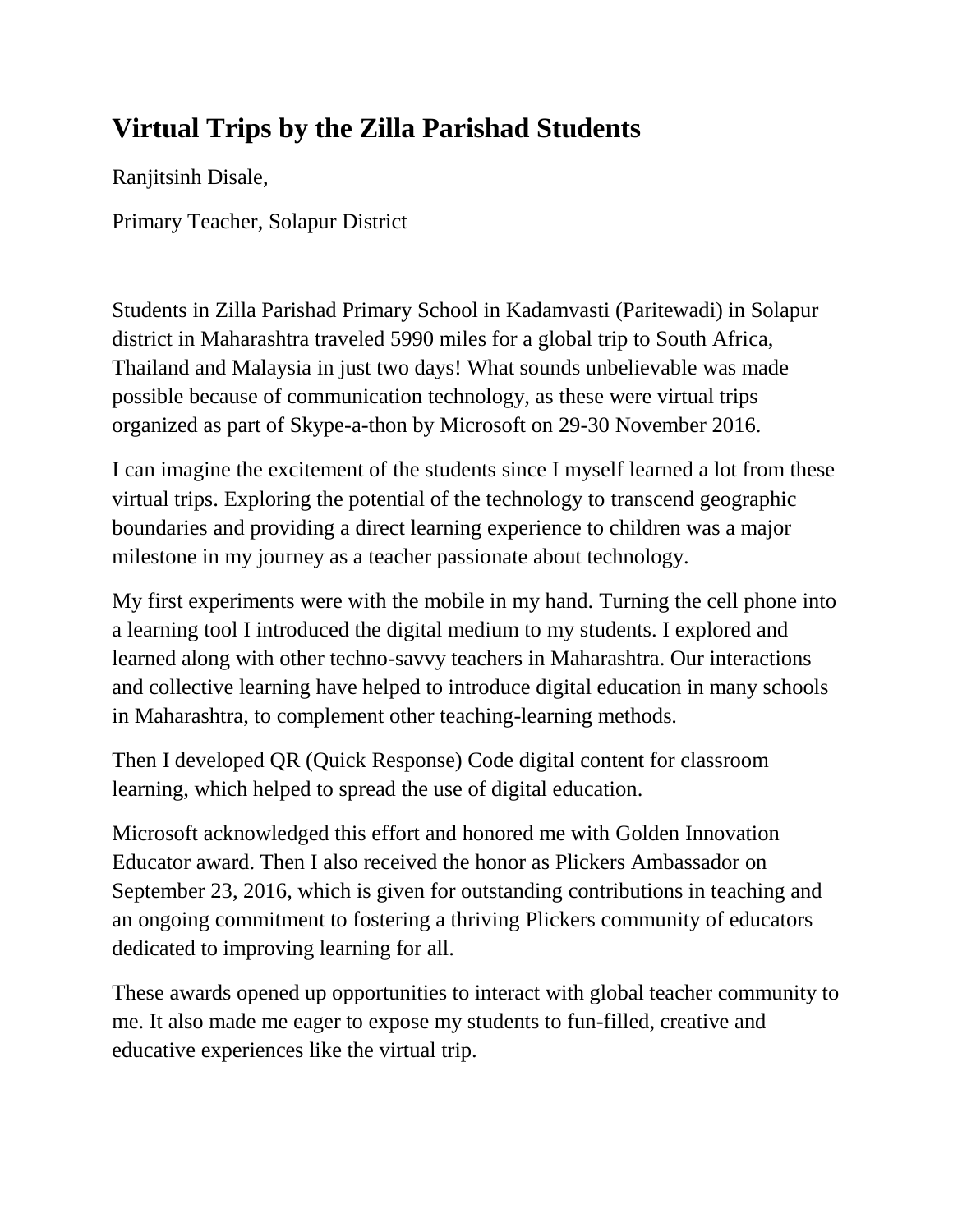Since the digital education has already been introduced in my school a year ago, they were prepared to interact with teachers and children from other countries. Thus the virtual trip on 29-30 November would remain a memorable experience for them.

On the first day children met the Class in Thailand's Saint Maharaj School played their favorite snakes and ladders game with children. The ZP school students gave the word 'R' to identify a maximum number of words, while the Thailand children demonstrated basket weaving. Both were thrilled for being able to talk to and play with each other.

In Malaysia, we were greeted by Alif. After playing a puzzle game our students showed them a model of windmill made by them and showed how he made it. The trip to South Africa was memorable because our students could see a penguin for the first time. Tamlyn and Alex in Cape Town SA, who work for Sanccob, an Institute for the Penguin preservation, shared the screen with a penguin named Chic. Our children wanted to feel the touch, count the fingers and know every possible detail about a penguin that they could.

I was thrilled to interact with elementary grade children from the US. Using my pet talking doll Tom, I introduced myself. The students were thrilled and were jumping up and down to see the doll. We sang the 'Row row row your boat ' poem together. Interestingly this was the favorite poem for children in both the schools and they knew this poem which is part of the textbooks in Maharashtra. I felt the world has really come closer.

This experience has boosted my confidence to explore technology to enhance the quality of education and, more importantly, to bridge the digital divide among rural and urban students.

\*\*\*\*\*\*\*\*\*\*\*\*\*\*\*\*\*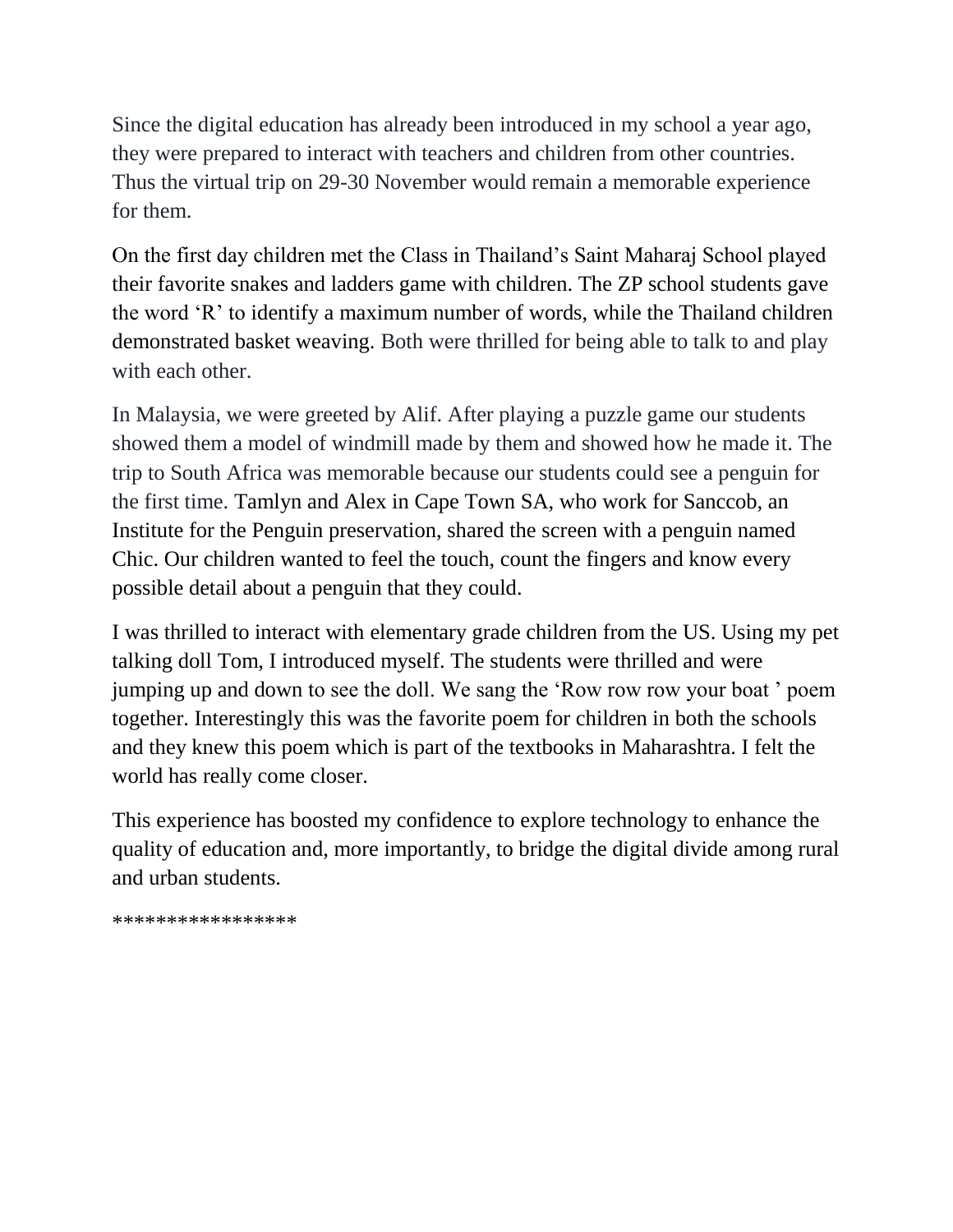## British council published case study on an innovative project for Virtual Tour.



Distant Ranitain

#### The teaching process

Ranjitsinh says, 'I use mobile-based technology in teaching. I have developed "QR-coded Textbooks" for grades 1 to 4. I have developed all the content of grades 1 to 4 in digital format. This content is encrypted in the QR codes. All these QR-coded stickers are pasted on the relevant pages in the textbook. If a student wants to listen to an audio format of a poem or he wants to watch a video of a lesson, all he needs to do is to scan that QR code.'

In the early stages of adding the QR codes to the coursebooks Ranjitsinh used free online resources like maths worksheets and 'Emma's spellchecker', but now he makes his own tests using Google forms and Flubaroo. Students can use these resources in class. or if they have access to a mobile in their family they can do follow-up activities at home.

Ranjitsinh has spent a lot of time providing the children in the school with an introduction to different technologies and they are now also working with QR codes to link materials to the curriculum.

#### **Challenges**

Ranjitsinh explains: 'The biggest challenge was to build awareness with the parents about education and try to reduce the girls' absenteeism. I am from a drought-prone area of Maharashtra and parents were completely unaware about the importance of education. In the early stage I had focused on three major issues:

- 1. lack of awareness about importance of
- education
- 2. absenteeism
- 3. lack of quality education.'

Ranjitsinh has started to tackle these challenges. In order to increase parent awareness around education and decrease absenteeism his focus has been on ensuring continual interaction with the community as well as initiatives like 'alarm on, TV off', a Google



SMS channel called 'Raniitsinh' and the creation of a 'Baalak-Paalak' WhatsApp group. He also gets his students to give presentations in parent meetings as a way to create a bond between students, parents and teachers. He has begun to provide quality education by adopting project-based learning, developing and collecting digital content, using communicative activities, using puppets and encouraging the use of QR-coded textbooks beyond the school gates.

### **What Ranjitsinh observed**

Ranjitsinh has noticed a lot of changes in his students. Some of them are behavioural and attitudinal, but many involve creativity connected to the technology. As well as creating QR codes for learning processes, recording poems, making video recordings and PowerPoints, they are now developing digital content using mobile-based apps. They are also communicating more effectively - listening. viewing and responding to one another and communicating with other groups in the school.

#### The way forward

The Government of Maharashtra has now recognised the value of this project and started to print QRcoded textbooks from June 2016. All the textbooks of Standard 6 (Marathi-medium) are printed with QR codes. This project will now reach 1.8 million children in the state of Maharashtra.

#### **To find out more**

- https://www.youtube.com/user/onlyranjitsinh
- ä. http://timesofindia.indiatimes.com/city/pune/ZPteacher-to-share-tech-knack-with-counterparts-in-Thailand-Malaysia/articleshow/55655749.cms
- https://sites.google.com/site/zerotricks2/home/ google-sms-channels-send-sms-text-messages-toyour-group-for-free
- www.flubaroo.com